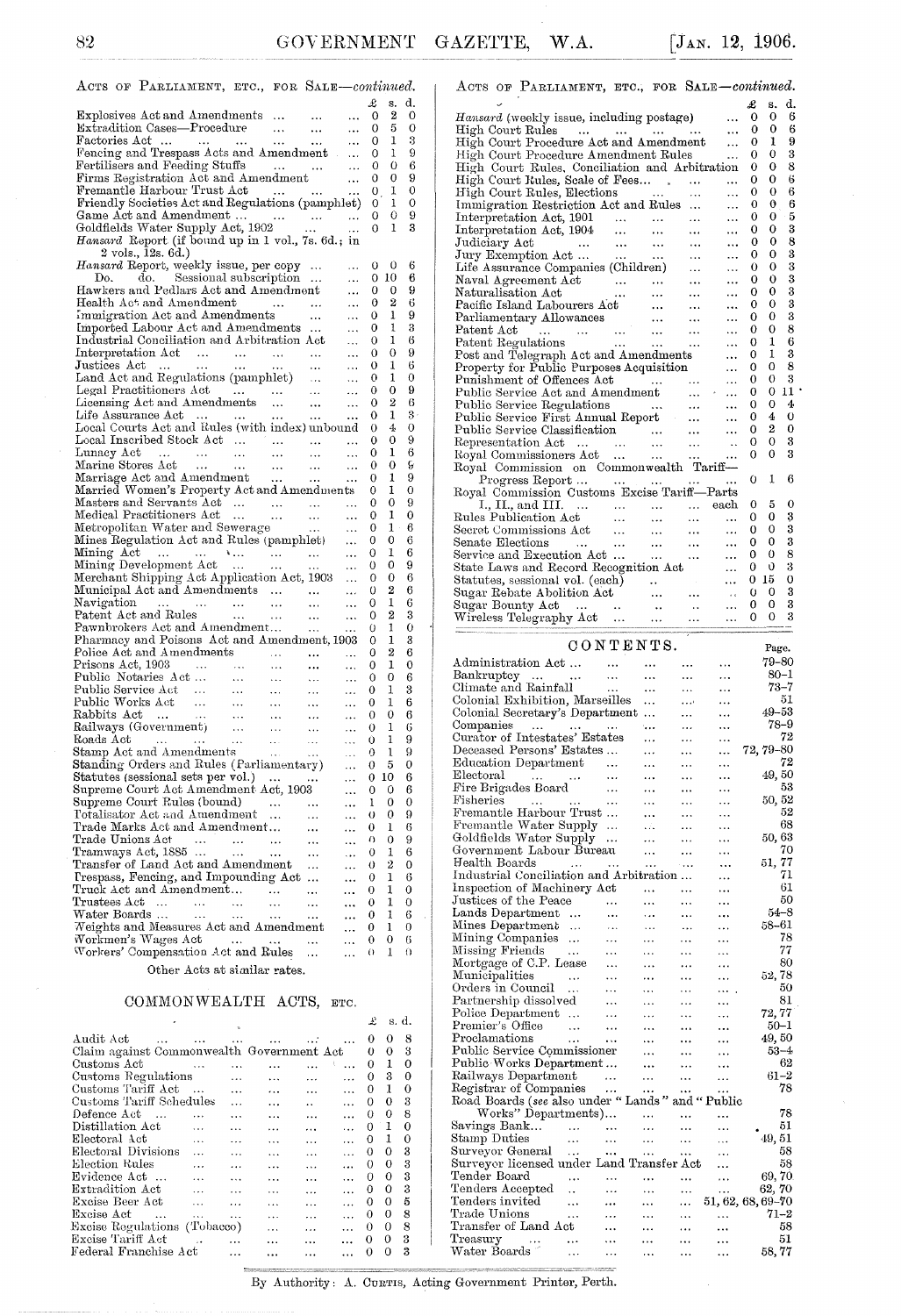

# Government Gazette

## PERTH, FRIDAY, 12 JANUARY 1906 No. 3

© STATE OF WESTERN AUSTRALIA

### **CONTENTS**

Administration Act Bankruptcy Climate and Rainfall Colonial Exhibition, Marseilles Colonial Secretary's Department Companies Curator of Intestate Estates Deceased Persons' Estates Education Department Electoral Fire Brigades Board Fisheries Fremantle Harbour Trust Fremantle Water Supply Goldfields Water Supply Government Labour Bureau Health Boards Industrial Conciliation and Arbitration Inspection of Machinery Act Justices of the Peace Lands Department Mines Department Mining Companies Missing Friends Mortgage of C.P. Lease Municipalities Orders in Council Partnerships dissolved Police Department Premier's Office Proclamations Public Service Commissioner Public Works Department Railways Department Registrar of Companies Road Boards (see also under ''Lands'' and ''Public Works'' Departments) Savings Bank Stamp Duties Surveyor General Surveyor licensed under Land Transfer Act Tender Board